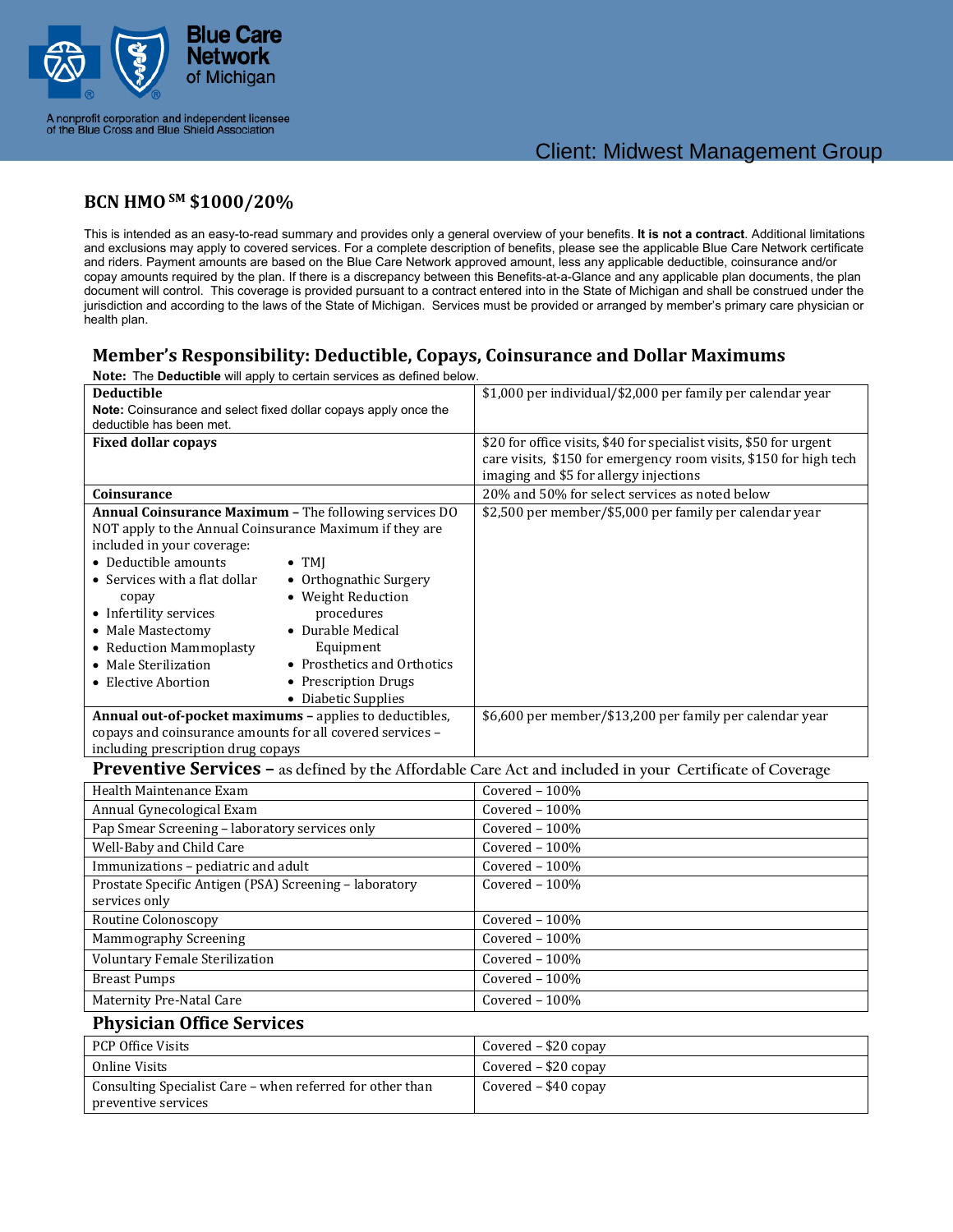

## **Emergency Medical Care**

| Hospital Emergency Room - copay waived if admitted | Covered – \$150 copay after deductible |
|----------------------------------------------------|----------------------------------------|
| Urgent Care Center                                 | Covered $-$ \$50 copay                 |
| Ambulance Services - medically necessary           | Covered - 80% after deductible         |
| <b>Diagnostic Services</b>                         |                                        |
| Laboratory and Pathology Tests                     | Covered $-100\%$                       |
| Diagnostic Tests and X-rays                        | Covered - 80% after deductible         |
| High Technology Imaging (MRI, CAT, PET)            | Covered - \$150 copay after deductible |
| <b>Radiation Therapy</b>                           | Covered - 80% after deductible         |

# **Maternity Services Provided by a Physician**

| Post-Natal Care. See Preventive Services section for Pre-Natal<br>Care                               | Covered - \$20 copay                                                                                 |
|------------------------------------------------------------------------------------------------------|------------------------------------------------------------------------------------------------------|
| Delivery and Nursery Care                                                                            | Covered - 100% after deductible for professional services;<br>see Hospital Care for facility charges |
| <b>Hospital Care</b>                                                                                 |                                                                                                      |
| General Nursing Care, Hospital Services and Supplies                                                 | Covered - 80% after deductible; unlimited days                                                       |
| Outpatient Surgery - See member certificate for select surgical<br>coinsurance                       | Covered - 80% after deductible                                                                       |
| <b>Alternatives to Hospital Care</b>                                                                 |                                                                                                      |
| <b>Skilled Nursing Care</b>                                                                          | Covered – 80% after deductible up to 45 days per calendar<br>year                                    |
| Hospice Care                                                                                         | Covered - 100% after deductible when authorized                                                      |
| Home Health Care                                                                                     | Covered - \$40 copay after deductible                                                                |
| <b>Surgical Services</b>                                                                             |                                                                                                      |
| Surgery – includes all related surgical services and anesthesia.                                     | Covered - 80% after deductible                                                                       |
| Voluntary Male Sterilization - See Preventive Services section<br>for voluntary female sterilization | Covered - 50% after deductible                                                                       |
| Elective Abortion (One procedure per two year period of<br>membership)                               | Covered - 50% after deductible                                                                       |
| Human Organ Transplants (subject to medical criteria)                                                | Covered - 80% after deductible                                                                       |
| Reduction mammoplasty (subject to medical criteria)                                                  | Covered - 50% after deductible                                                                       |
| Male Mastectomy (subject to medical criteria)                                                        | Covered - 50% after deductible                                                                       |
| Temporomandibular Joint Syndrome (subject to medical<br>criteria)                                    | Covered - 50% after deductible                                                                       |
| Orthognathic Surgery (subject to medical criteria)                                                   | Covered - 50% after deductible                                                                       |
| Weight Reduction Procedures (subject to medical criteria) -<br>Limited to one procedure per lifetime | Covered - 50% after deductible                                                                       |

## **Mental Health Care and Substance Use Disorder Treatment**

| Inpatient Mental Health Care and Substance Use Disorder Care | Covered – 80% after deductible |
|--------------------------------------------------------------|--------------------------------|
| Outpatient Mental Health Care                                | Covered – \$20 copay           |
| Outpatient Substance Use Disorder Care                       | Covered – \$20 copay           |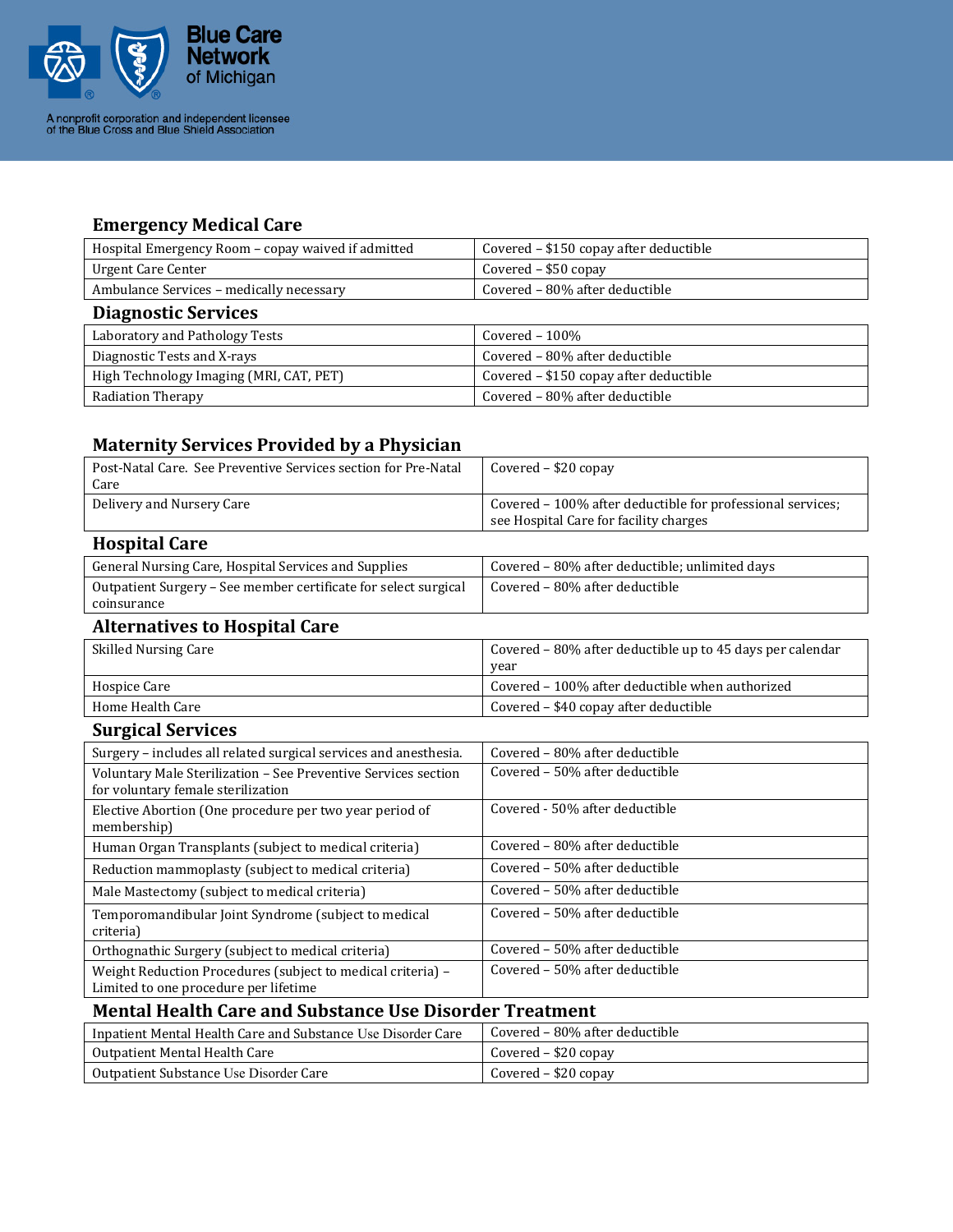

A nonprofit corporation and independent licensee<br>of the Blue Cross and Blue Shield Association

# **Autism Spectrum Disorders, Diagnoses and Treatment**

| Applied behavioral analyses (ABA) treatment                                                                                                                                                                  | Covered $-$ \$20 copay                                                        |
|--------------------------------------------------------------------------------------------------------------------------------------------------------------------------------------------------------------|-------------------------------------------------------------------------------|
| Outpatient physical therapy, speech therapy, occupational<br>therapy, nutritional counseling for autism spectrum disorder<br>through age 18<br>Physical, speech and occupational therapy for autism spectrum | Covered – \$40 copay after deductible                                         |
| disorder is unlimited.                                                                                                                                                                                       |                                                                               |
| Other covered services, including mental health services, for<br>Autism Spectrum Disorder                                                                                                                    | See your outpatient mental health benefit and medical office<br>visit benefit |

#### **Other Services**

| Allergy Testing and serum                                                                                  | Covered – 50% after deductible                                                                                                                             |
|------------------------------------------------------------------------------------------------------------|------------------------------------------------------------------------------------------------------------------------------------------------------------|
| Allergy office visits                                                                                      | Covered - 50% after deductible                                                                                                                             |
| <b>Allergy Injections</b>                                                                                  | Covered $-$ \$5 copay                                                                                                                                      |
| Chiropractic Spinal Manipulation – when referred                                                           | Covered – \$40 copay; up to 30 visits per calendar year                                                                                                    |
| Outpatient Physical, Speech and Occupational Therapy - subject<br>to meaningful improvement within 60 days | Covered - \$40 copay after deductible; limited to a combined<br>benefit maximum of 60 consecutive days per calendar year for a<br>combination of therapies |
| Infertility Counseling and Treatment (excluding In-vitro<br>fertilization)                                 | Covered – 50% after deductible on all associated costs                                                                                                     |
| Durable Medical Equipment                                                                                  | Covered $-50\%$                                                                                                                                            |
| Prosthetic and Orthotic Appliances                                                                         | Covered $-50\%$                                                                                                                                            |
| Diabetic Supplies                                                                                          | Covered $-80%$                                                                                                                                             |

CLSSLG, D1000, CI20%, WDRPOV, 6600PM, CO20, 40RP, ER150, UR50, IMG150, DSR20%, 25ECM, VACR50